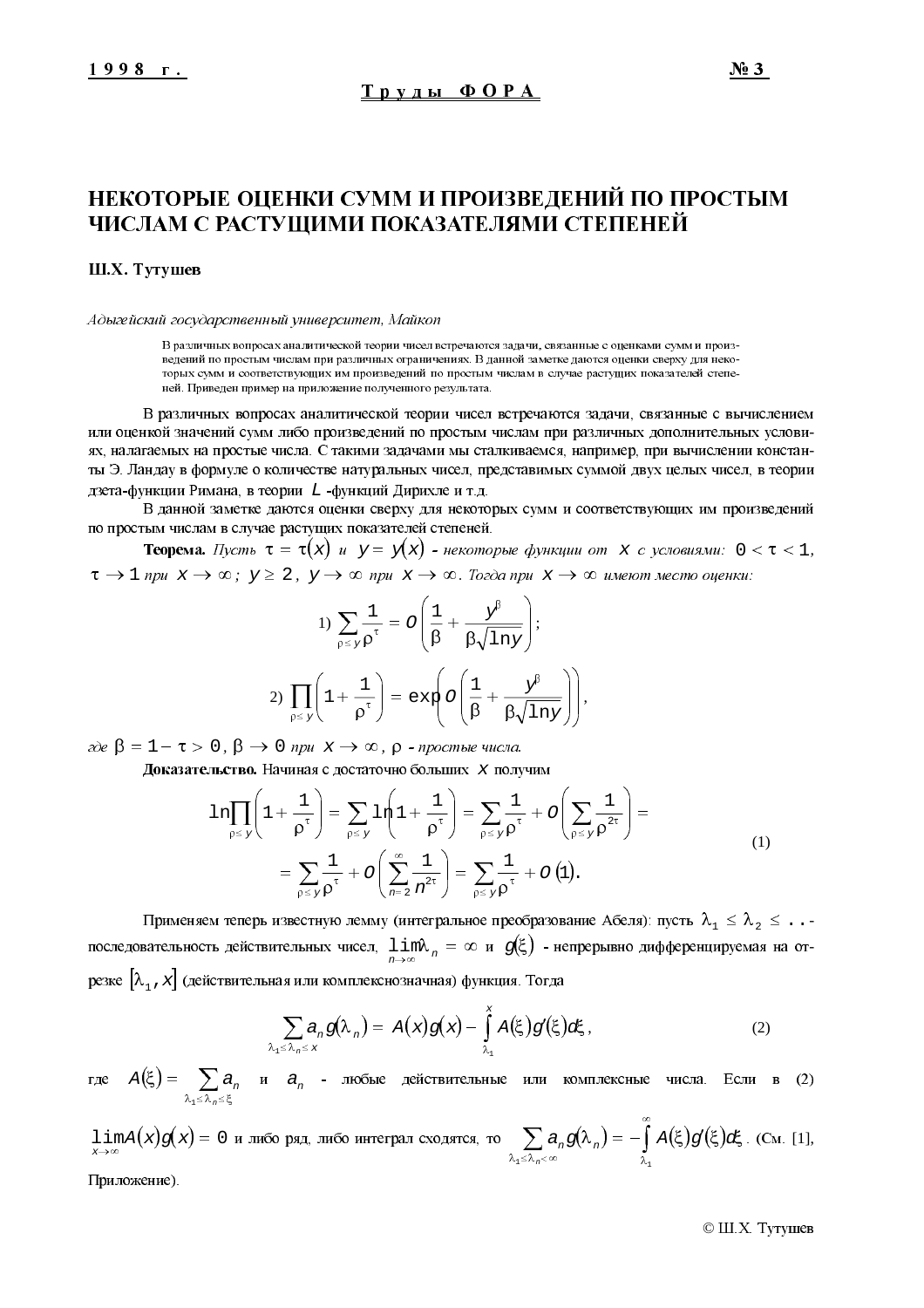Полагая в этой лемме  $g(\xi) = \frac{1}{\xi^{\tau}}$ ,  $A(\xi) = \sum_{\rho \le \xi} 1 = \frac{\xi}{\ln \xi} + O\left(\frac{\xi}{\ln^2 \xi}\right)$ , вычисляем сумму  $\sum_{\rho \leq y} \rho^{-\tau}$ .

$$
\sum_{p \leq y} p^{-\tau} = A(y)g(y) - \int_{2}^{y} A(\xi)g'(\xi)d\xi =
$$
\n
$$
= \left(\frac{y}{\ln y} + O\left(\frac{y}{\ln^{2} y}\right)\right)\frac{1}{y^{\tau}} + \tau \int_{2}^{y} \left(\frac{\xi}{\ln \xi} + O\left(\frac{\xi}{\ln^{2} \xi}\right)\right)\frac{d\xi}{\xi^{1+\tau}} \leq
$$
\n
$$
\leq C \frac{y^{\beta}}{\ln y} + C_{1} \int_{2}^{y} \frac{d\xi}{\xi^{\tau} \ln \xi}
$$
\n(3)

при некоторых константах  $C$  и  $C_1$ .

Интегрируя по частям интеграл в (3) и учитывая, что  $\tau < 1$ , найдем

$$
C_{1} \int_{2}^{Y} \frac{d\xi}{\xi^{\tau} \ln \xi} = \frac{C_{1}}{\beta} \left( \frac{y^{\beta}}{\ln y} - \frac{2^{\beta}}{\ln 2} + \int_{2}^{Y} \frac{d\xi}{\xi^{\tau} \ln^{2} \xi} \right).
$$
 (4)

Оценим теперь интеграл в правой части (4).

$$
\int_{2}^{Y} \frac{d\xi}{\xi^{\tau} \ln^{2} \xi} = \int_{2}^{Y} \frac{\xi^{\beta} d\xi}{\xi \ln^{2} \xi} < \frac{Y^{\beta}}{\sqrt{\ln Y}} \int_{2}^{Y} \frac{d\xi}{\xi \ln^{3/2} \xi} < \frac{C_{2}Y}{\sqrt{\ln Y}},
$$
\n(5)

где  $C_2$  - некоторая постоянная.

Из равенств (1-5) теперь следует

$$
\sum_{\rho \leq y} \frac{1}{\rho^{\tau}} = O\left(\frac{1}{\beta} + \frac{y^{\beta}}{\beta \sqrt{\ln y}}\right).
$$
 (6)

Ввиду того, что  $\ln \prod_{\rho \leq y} \left(1 + \frac{1}{\rho^{\tau}}\right)$  отличается от ряда  $\sum_{\rho \leq y} \frac{1}{\rho^{\tau}}$  только на константу (при  $x \to \infty$ ),

то и для логарифма от указанного произведения выполняется оценка (6).

Следовательно, 
$$
\prod_{\rho \le y} \left(1 + \frac{1}{\rho^{\tau}}\right) = \exp\left(\frac{1}{\rho} + \frac{y^{\beta}}{\beta \sqrt{\ln y}}\right)
$$
 и теорема доказана.

В качестве простейшего примера на применение этой теоремы рассмотрим оценку суммы  $\sum_{n \leq x} \rho^{-\frac{1}{\ln x + k}}$ ,  $x \to \infty$ , где  $k$  - произвольная постоянная.

$$
\sum_{\substack{0 \leq x}} P \qquad , \qquad A \qquad \qquad \text{or} \qquad A \qquad \text{or} \qquad A
$$

Принимая в формуле (6)  $\tau = \frac{\ln x}{\ln x + k}$ ,  $y = x$ , получим:

$$
\sum_{\rho \leq x} \rho^{-\frac{\ln x}{\ln x + k}} \ll 1
$$
nx + k +  $\frac{x^{\frac{1}{\ln x + k}} (\ln x + k)}{\sqrt{\ln x}} \ll 1$ nx.

(<< - символ И.М. Виноградова, употребляется в том же смысле, что и символ Э. Ландау О большое).

#### Литература

1. Прахар К. Распределение простых чисел. - М.: Мир, 1967.

Труды ФОРА, №3, 1998 г.